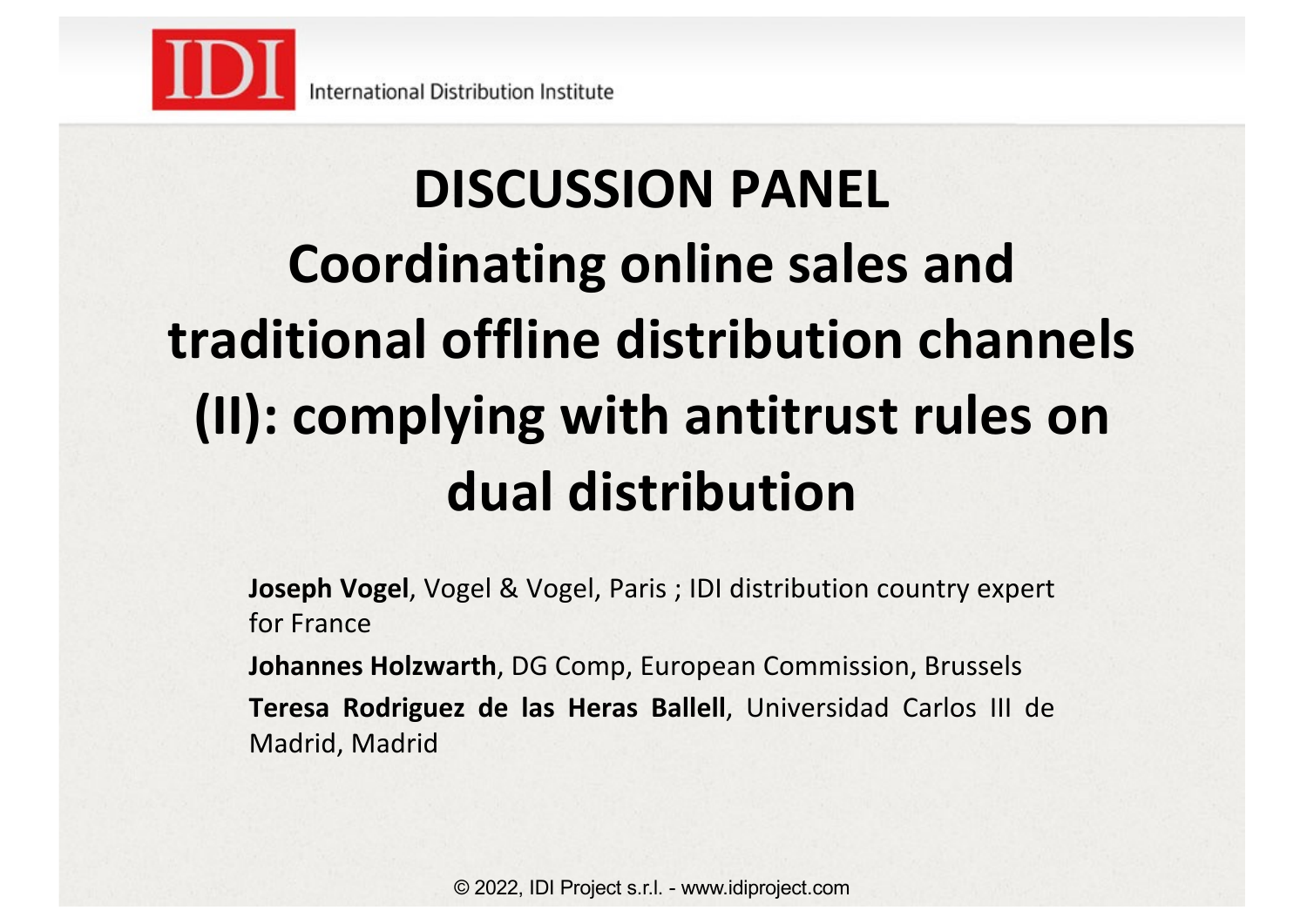

## **THE BACKGROUND**

Dual distribution has been common practice for years, through direct sales of the supplier to important clients or sales to end customers by the subsidiaries or branches of the supplier or by the internet platform of the supplier, in paralell to the sales of the distributors.

How do you explain the new and strict approach of the Commission towards dual distribution although this kind of distribution has been common practice for decades and seems to have given raise to only one case (the Danish Hugo Boss case) ?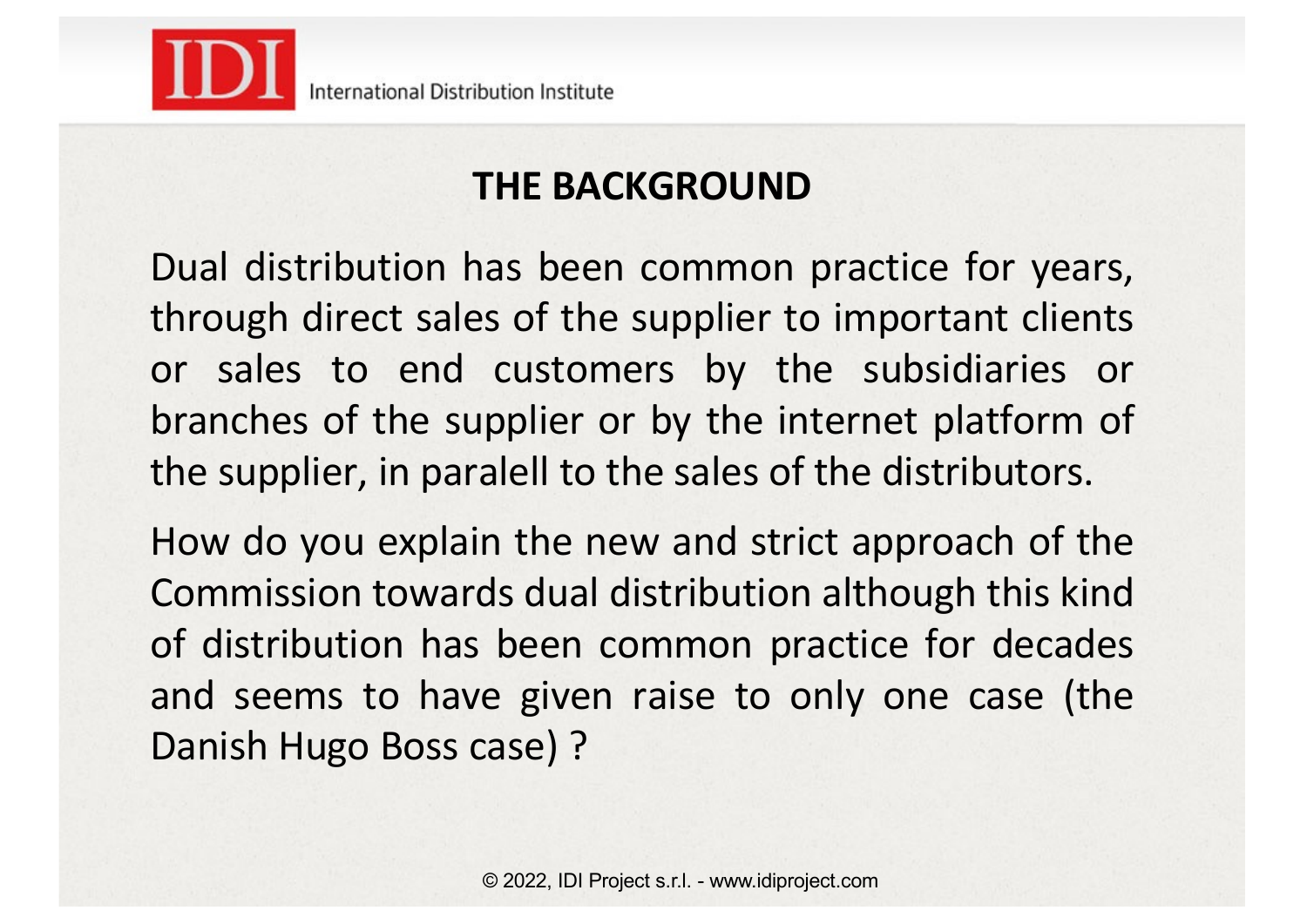

## **THE EVOLUTION BETWEEN THE COMMISSION'S DRAFT AND THE FINAL TEXT**

The first draft of the Commission submited the block exemption of dual distribution systems to strict conditions: a double treshold of 10% and 30% with a different scope of the exemption, the absence of any restriction by object and the absence of an hybrid platform. These conditions have been abandonned in the final text. Is the new regime satisfactory for distribution networks ?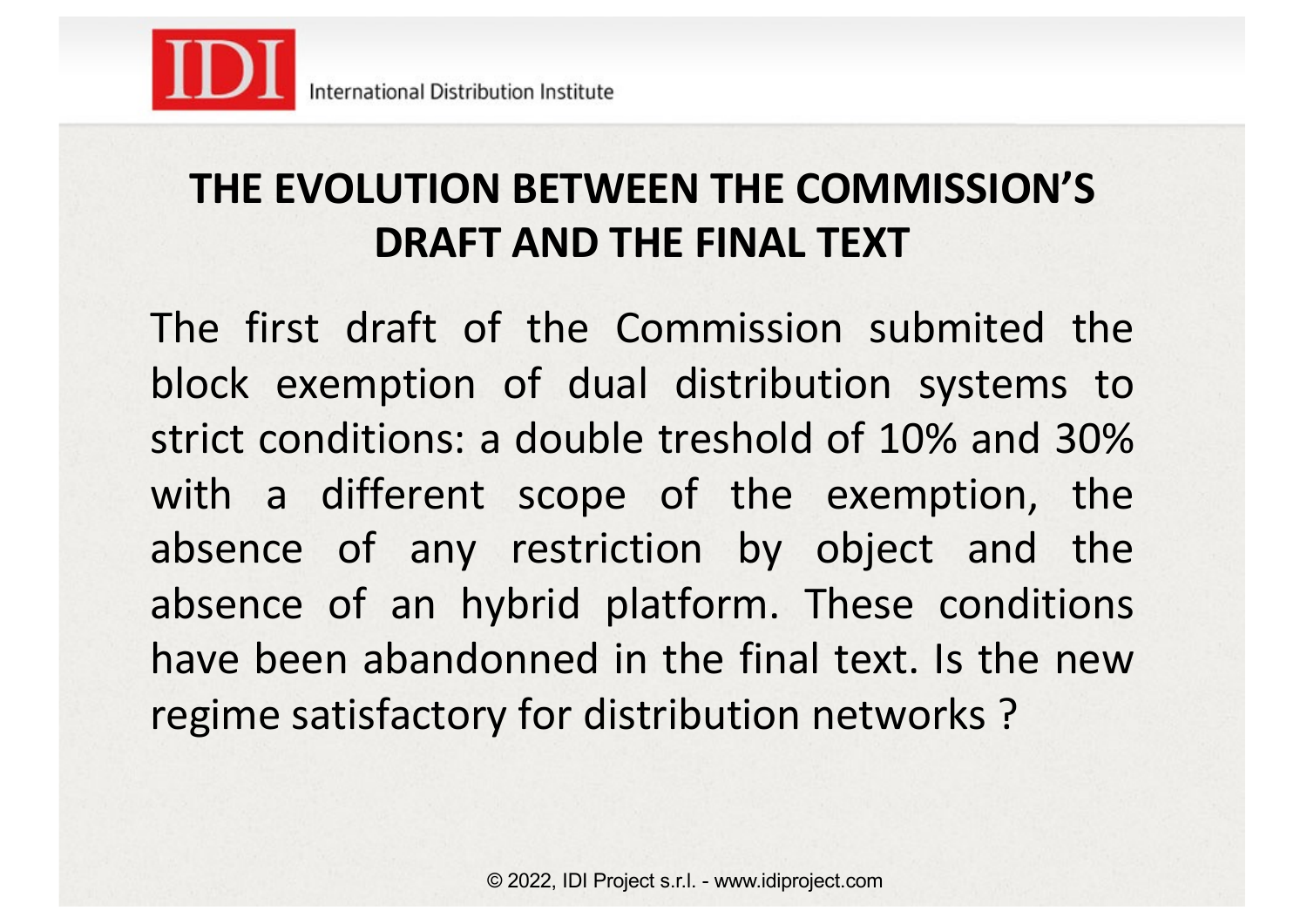

#### **THE NEW TEST**

The BER and the guidelines admit information that is directly related to the implementation of the vertical agreement between the supplier and the buyer and information that is necessary for the improvement of the production or distribution of the contract goods or services ? Is it necessary/relevant to make such a distinction?

What information should probably never be exchanged between the supplier and the buyer or what information presents the highest degree of risk? In practice, how can companies distinguish between information on maximum recommended prices (which can be communicated according to paragraph 99 of the guidelines) and information on future resale prices (which should not meet the requirements set forth in the new regulation pursuant to paragraph 100 of the guidelines)?